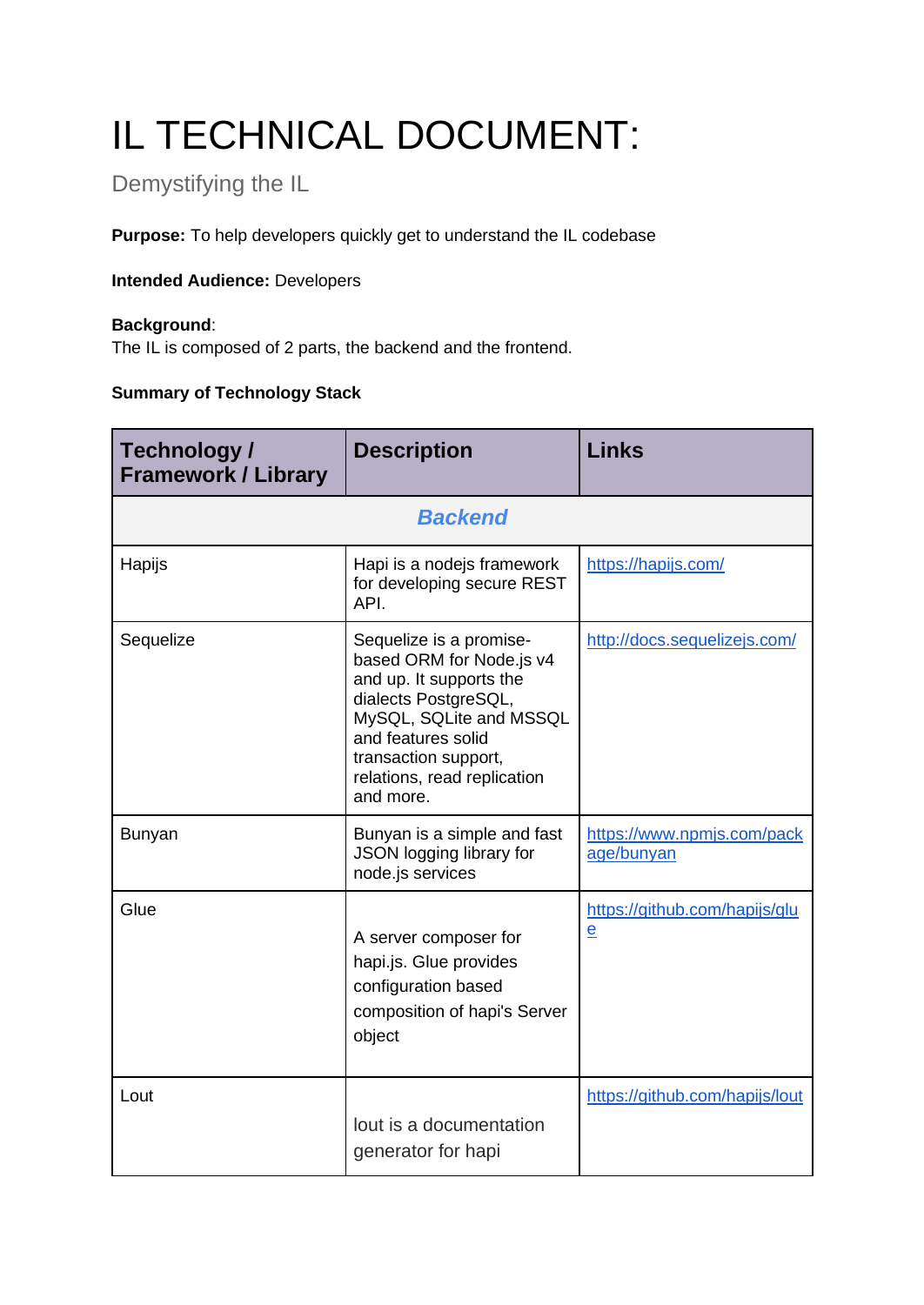|                   | servers, providing a<br>human-readable guide for<br>every endpoint using the<br>route configuration. Under<br>the hood it uses swagger  |                                                    |  |  |
|-------------------|-----------------------------------------------------------------------------------------------------------------------------------------|----------------------------------------------------|--|--|
| Ping              | a ping wrapper for nodejs                                                                                                               | https://www.npmjs.com/pack<br>age/ping             |  |  |
| Dateformat        | A nodejs package for<br>human-readable dates                                                                                            | https://www.npmjs.com/pack<br>age/dateformat       |  |  |
| <b>Boom</b>       | HTTP-friendly error objects                                                                                                             | https://github.com/hapijs/boo<br>$\underline{m}$   |  |  |
| isomorphic-fetch  | Used to consume REST<br>endpoints                                                                                                       | https://www.npmjs.com/pack<br>age/isomorphic-fetch |  |  |
| pm <sub>2</sub>   | Provides advanced<br>production process<br>management for nodejs<br>apps                                                                | http://pm2.keymetrics.io/                          |  |  |
| <b>Frontend</b>   |                                                                                                                                         |                                                    |  |  |
| React             | React is a lightweight library<br>for developing user<br>interfaces                                                                     | https://reactjs.org/                               |  |  |
| axios             | Promise based HTTP client<br>for the browser and node.js                                                                                | https://www.npmjs.com/pack<br>age/axios            |  |  |
| semantic-ui-react | Semantic UI React is the<br>official React integration for<br>Semantic UI, which is a css<br>framework for designing<br>User Interfaces | https://react.semantic-<br>ui.com/                 |  |  |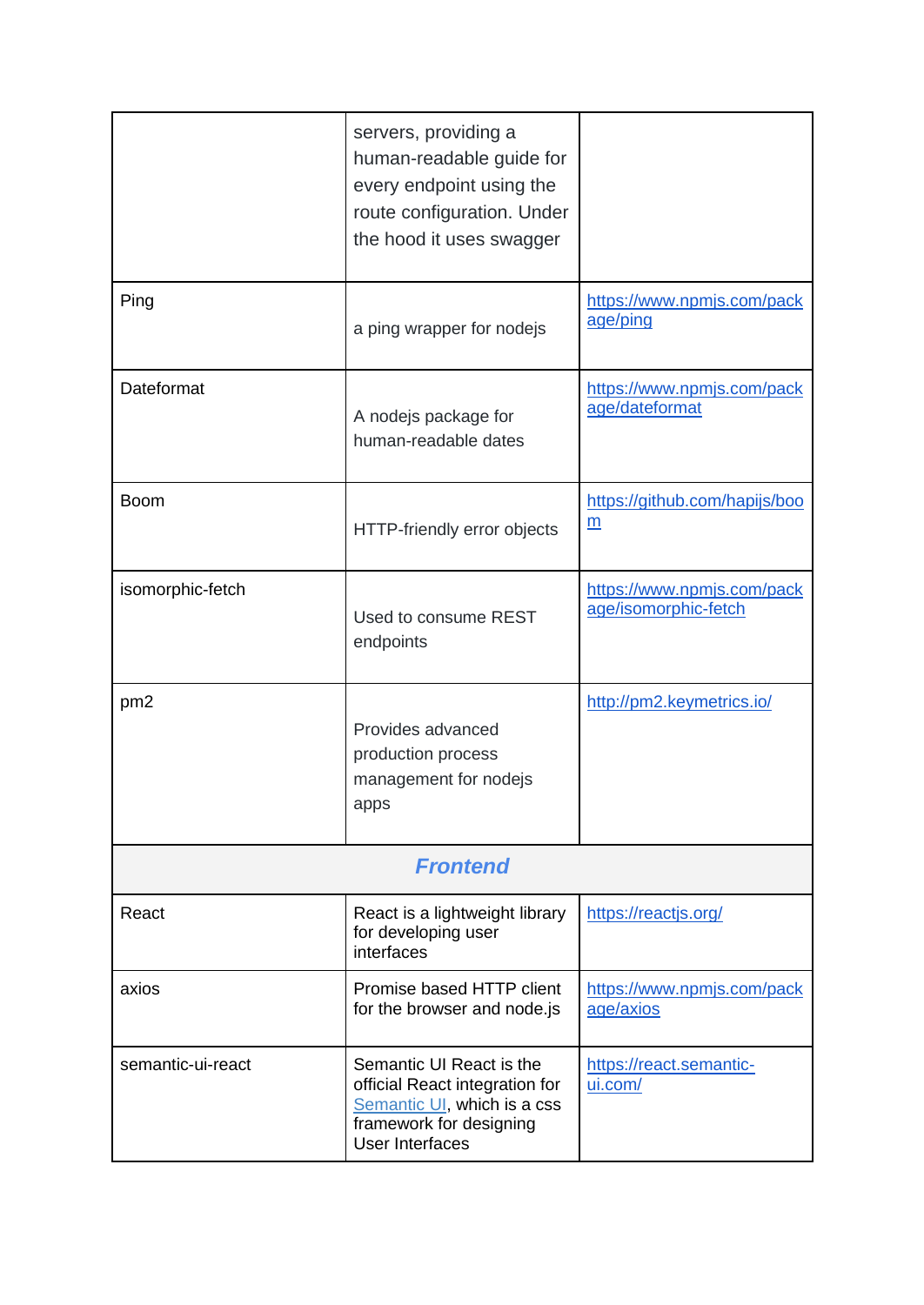| react-drag-and-drop | Used to implement the drag<br>and drop on the subscription<br>page                                                | https://www.npmjs.com/pack<br>age/react-drag-and-drop |
|---------------------|-------------------------------------------------------------------------------------------------------------------|-------------------------------------------------------|
| react-json-view     | Used to display json<br>messages in a tree-like grid,<br>allowing users to browse<br>through the json             | https://www.npmjs.com/pack<br>age/react-json-view     |
| react-ace           | Used to display xml<br>messages in an interactive<br>tree-like grid, allowing users<br>to browse through the xml. | https://www.npmjs.com/pack<br>age/react-ace           |
| victory             | Data visualization for react                                                                                      | https://www.npmjs.com/pack<br>age/victory             |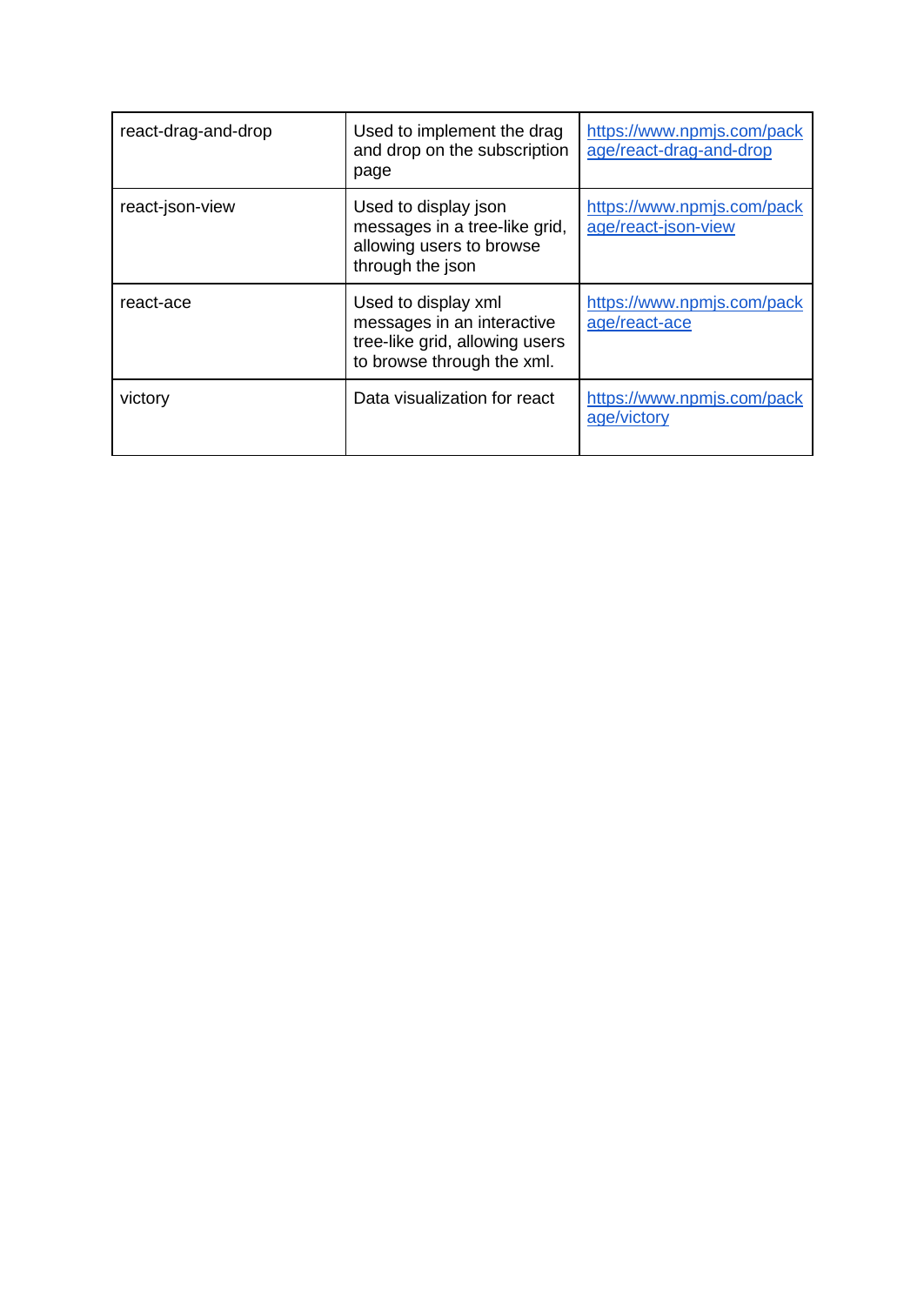**The Backend:**The backend is a nodejs application called *ilmanager*. It is built on top of the hapijs framework.

- It interacts with a relational database, called the **interopdb.** 

#### **Directory Structure:**



- The **src** folder contains all the source code for the project.

#### **[Server](https://github.com/palladiumkenya/Interoperability-Layer/tree/dad/src/server)**

This folder contains the **index.js** file which is the **entry point** to the project. The code in this file does the following:

- Creates a hapijs server. The server is composed using [glue](https://github.com/hapijs/glue)
- Creates a cluster of the following stateless services: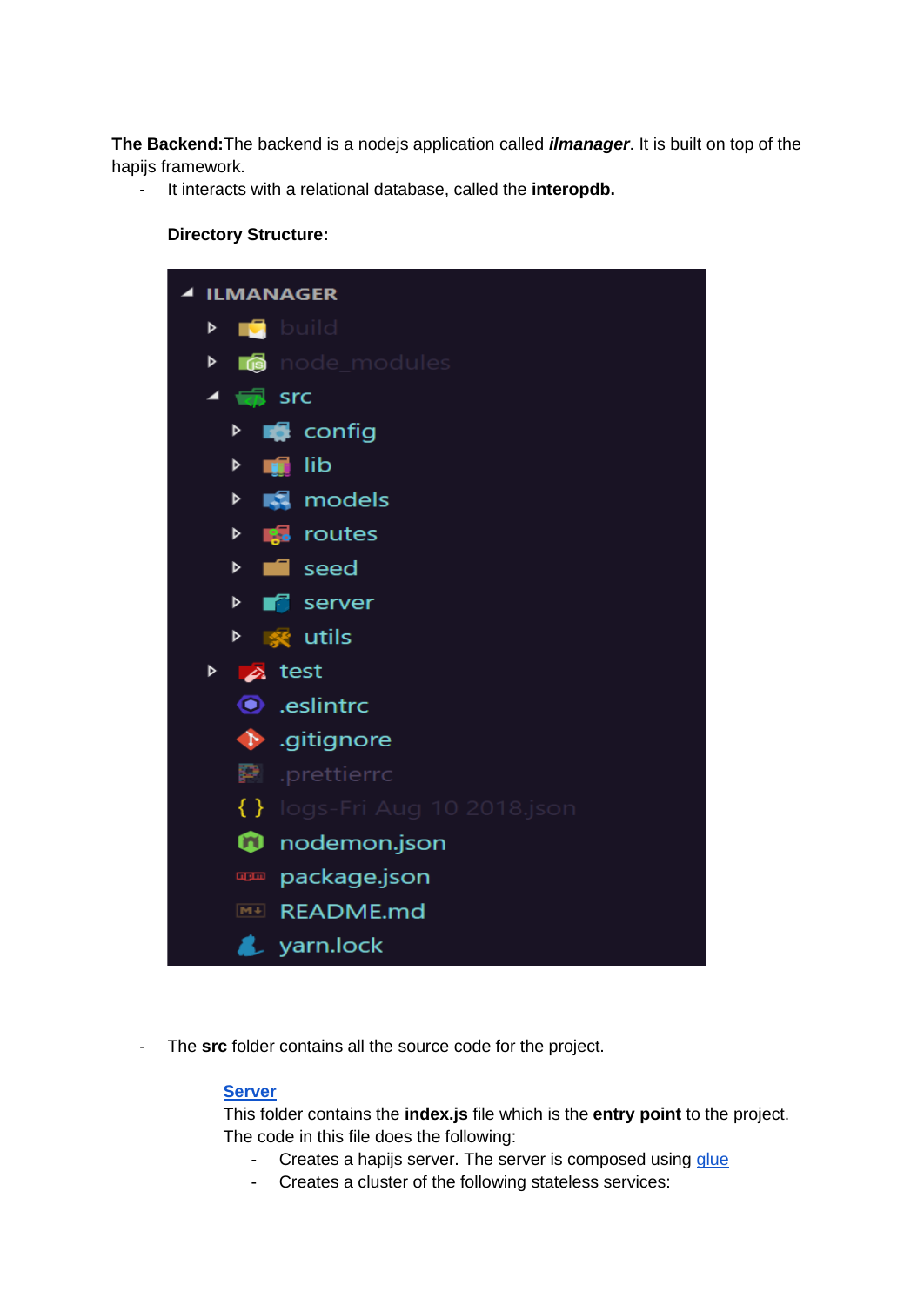- DAD (Data Acquisition and Dispersal)
- VL (Viral Load)
- Message Dispatcher

#### **Note**

Nodejs by default runs on a single thread (single CPU core), we spawn new processes for each CPU core. We can only spawn multiple, concurrent processes for stateless services. We use the nodejs internal clustering library to ensure a higher throughput for all the endpoints.

#### **[Config](https://github.com/palladiumkenya/Interoperability-Layer/tree/dad/src/config)**

- This folder contains:
	- **Config.json:** Contains configuration details for the database in use during development and testing.However, in production we use the environment variables for storing these values.
	- **Constants.js:** contains *constants* used throughout the project
	- *Manifest.json:* used for composing a hapijs server

#### **[Lib](https://github.com/palladiumkenya/Interoperability-Layer/tree/dad/src/lib)**

- Contains business logic for queueing, cleaning up and statistics.
- More information in the module section

#### **Models**

- Contains the entities, and their relationships described using sequelize.
- The *index.js* file checks which environment we are in (test/dev/prod), and applies the right configuration to this environment

#### **Routes**

- Contains both the HTTP and TCP endpoints

#### **Seed**

This contains the seeding files. Data like message types, participating systems, lab codes, settings, known subscriptions etc are seeded on fresh installations.

#### **Test**

- Contains the unit tests for the various components.

#### **Eslintrc**

This is the linting configuration file. The codebase follows the [standard](https://standardjs.com/) coding style. This keeps the code consistent, and easier for any new devs to take up.

The rest of the files are standard files for a nodejs application.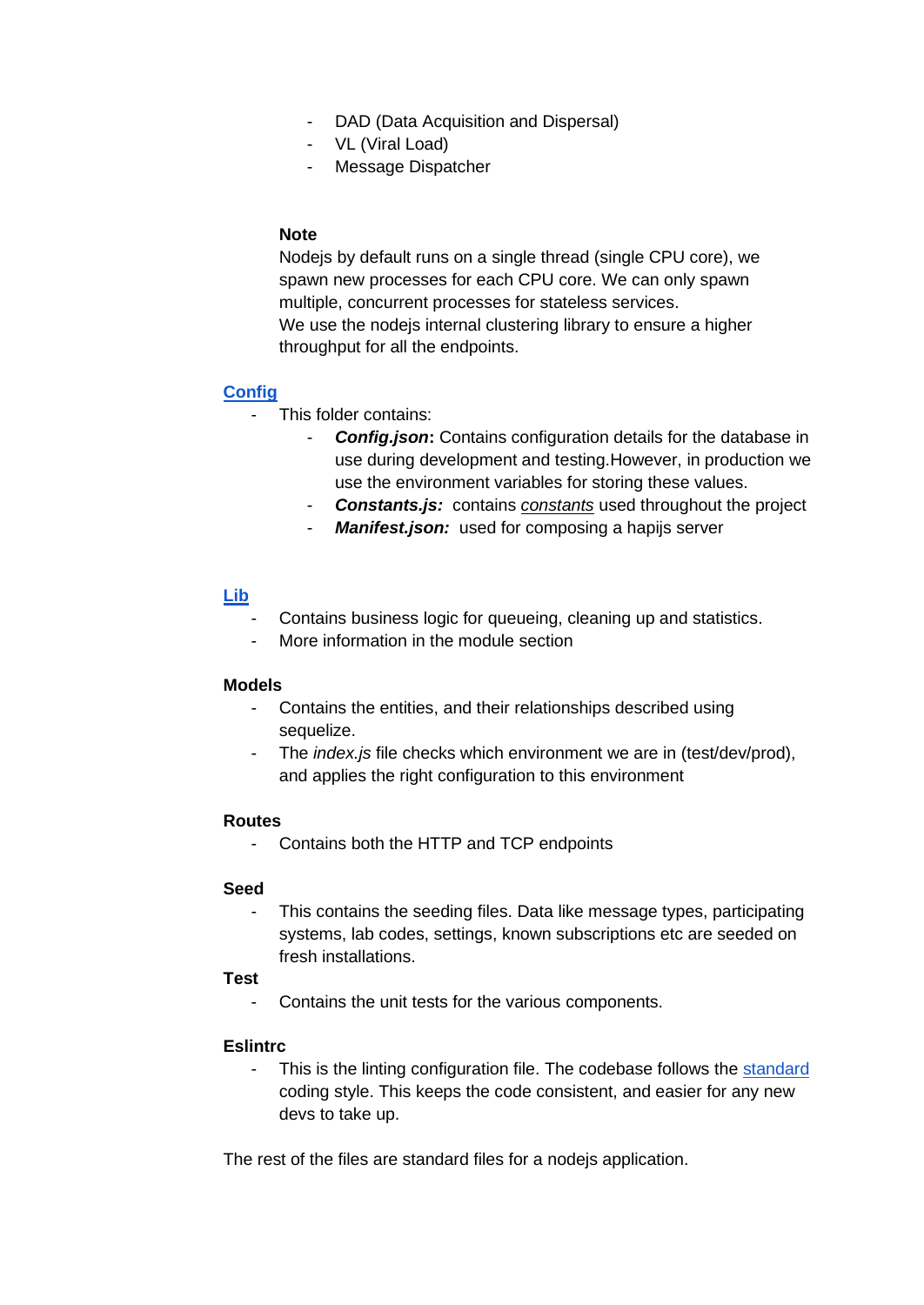#### **Modules:**

- **DAD**
	- DAD stands for Data Acquisition and Dispersal
	- This is the module that receives all the incoming data from external systems.
	- It supports both TCP and HTTP protocols
	- The DAD module also implements endpoints for sending data to DHIS2
	- On receiving a new message, the DAD module validates the message, then sends the message to the queue.

#### - **Queue**

- IL implements a database-based queueing system.
- When new messages are received, they are saved in the queue.
- A queue manager then runs through the queue, giving priority to those messages with the *least number of send attempts* and those that *have stayed in the queue the longest*, and then sends these out to message dispatcher module

#### - **Message Dispatcher**

The Message Dispatcher receives messages to be dispatched to the participating systems, gets the active participating systems with subscriptions on this message, then proceeds to send the message to the participating system.

#### - **Zookeeper**

- The zookeeper module is a scheduled process that cleans after the IL.
- It prunes old data from the logs and the queue tables.
- Right now messages in the queue with a status of SENT and are 5 days old are regarded as old data, and are marked for pruning.
- Moreover, Log messages with a level of INFO and are 5 days old are also regarded as old data, and are marked for pruning.
- The zookeeper is scheduled to run every 2 hrs to check if there are any items that need to be pruned.

#### - **Notifications**

- This is the logging module.
- We use the [bunyan](https://www.npmjs.com/package/bunyan) library for logging
- We also store log messages that may be helpful for end users when troubleshooting, or following up on a message.

#### - **Lab Component(s)**

- This component is currently processing only Viral Load messages, but was meant to go beyond that.
- Both lab orders and lab results can be processed right now, although lab orders has not be tested on a production environment yet (A discussion with Rufus is necessary here).
- For the lab results, we have endpoints for both the SMS-based (MLAB) results and the NASCOP EID server results via REST API.
- The SMS-based results are base64 encoded, and coded to ensure the entire lab result can fit within the 160 characters range for an SMS.
- On receiving new viral loads, the message is decoded, and used to construct a valid Viral Load message
- **Stats Component**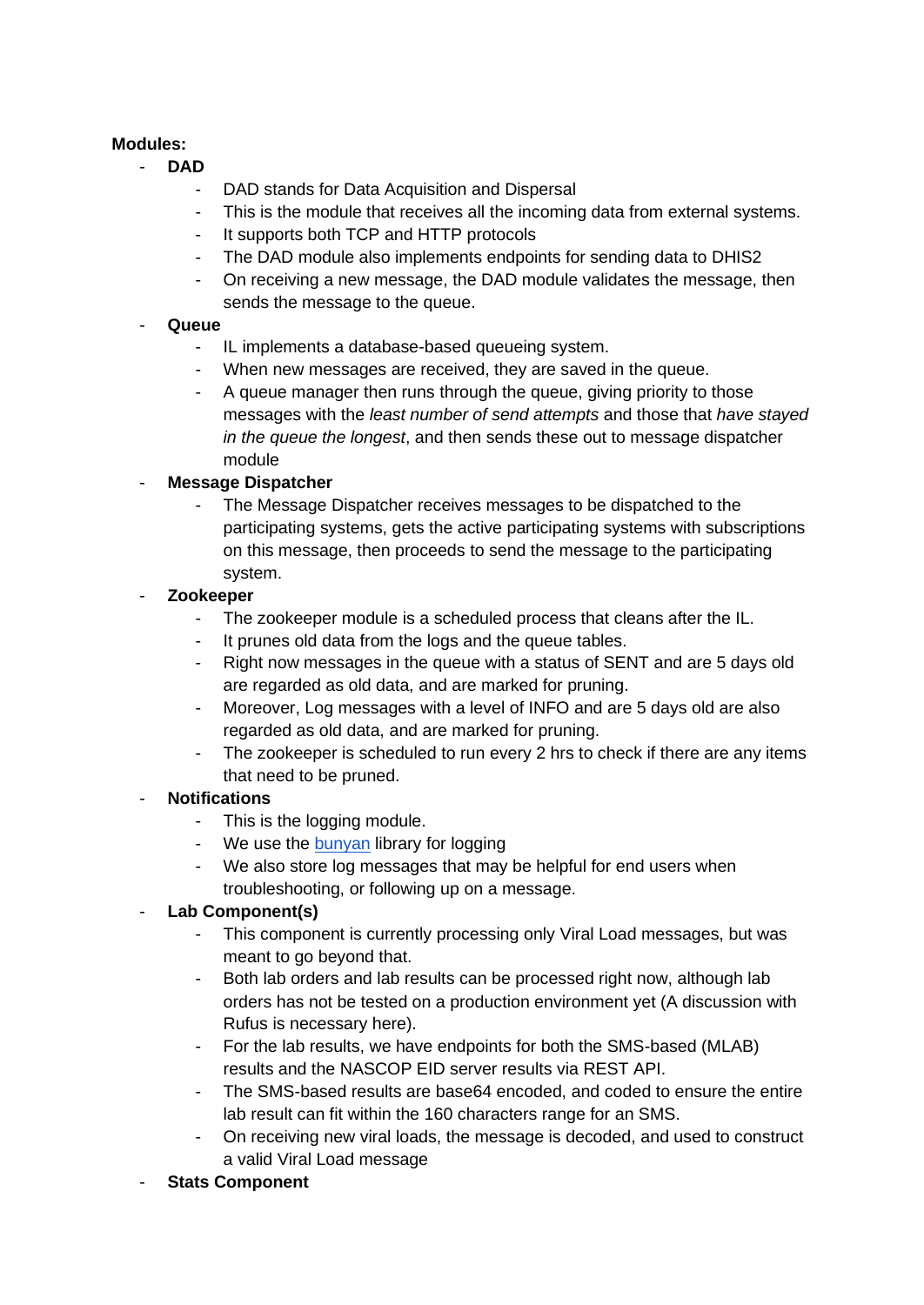- This module is responsible for updating statistics for the dashboard area, to give end users a quick snapshot of what's going on
- **Web UI**
	- This is just an endpoint for serving the frontend build. This is done so that we don't have a dependency on any web server. In this way, IL ends up with a very small footprint when deployed, and can run on any machine!
- **Data Seeding**
	- This module runs the seed files to populate the database during initial installs.

#### **Interopdb:**

| <b>Subscribers</b>            | <b>MessageTypes</b>         |                                 |
|-------------------------------|-----------------------------|---------------------------------|
| status                        | $\sqrt{2}$ id               | <b>Stats</b><br>$\sqrt{ }$ id   |
|                               | name                        |                                 |
| createdAt                     | verboseName                 | name                            |
| updatedAt                     | description                 | value                           |
| EntityId<br>Ŷ.                | ∞——⊶<br>template            | description                     |
| MessageTypeId<br>$\mathbf{P}$ | status                      | createdAt                       |
|                               | createdAt                   | updatedAt                       |
| 8                             | updatedAt                   |                                 |
|                               |                             | Logs                            |
| <b>Entities</b>               |                             | $\sqrt{8}$ id                   |
| $\mathbf{r}$ id               |                             | [log]                           |
| name                          | queue                       | [level]                         |
| description                   | $\theta$ id                 | createdAt                       |
| status                        | message                     | ≂೦೦<br>updatedAt                |
| color                         | type                        | Queueld                         |
| createdAt                     | noOfAttempts                |                                 |
| updatedAt                     | <del>€</del><br>œ<br>status |                                 |
|                               | sendDetails                 | <b>LabOrders</b><br>$\theta$ id |
|                               | createdAt                   |                                 |
| 0                             |                             | orderNumber                     |
|                               | updatedAt                   | orderDateTime                   |
| <b>AddressMappings</b>        | EntityId                    | patientID                       |
| $\mathbf{r}$ id               |                             | patientName                     |
| protocol                      |                             | gender                          |
| address                       | <b>LabResults</b>           | age                             |
| status                        | $\mathbf{R}$ id             | ageUnit                         |
| createdAt                     | labResultId                 | clinicianName                   |
| updatedAt                     | dateSampleCollected         | investigation                   |
| EntityId                      | dateSampleTested            | testNumber                      |
|                               | orderDate                   | receiptNumber                   |
|                               | mflCode                     | transferFlag                    |
|                               | lab                         | requestTransferredDate          |
| <b>LabCodes</b>               | <b>VLResult</b>             |                                 |
| ? id                          | sampleType                  | <b>Settings</b>                 |
| codeType                      | justification               | $\sqrt{8}$ id                   |
| codeKey                       | sampleRejection             | value                           |
| codeName                      | <b>CCCNumber</b>            | description                     |
| createdAt                     | age                         | isUpdatable                     |
| updatedAt                     | sex                         | display                         |
|                               | sent                        |                                 |
|                               |                             | createdAt                       |
|                               |                             | updatedAt                       |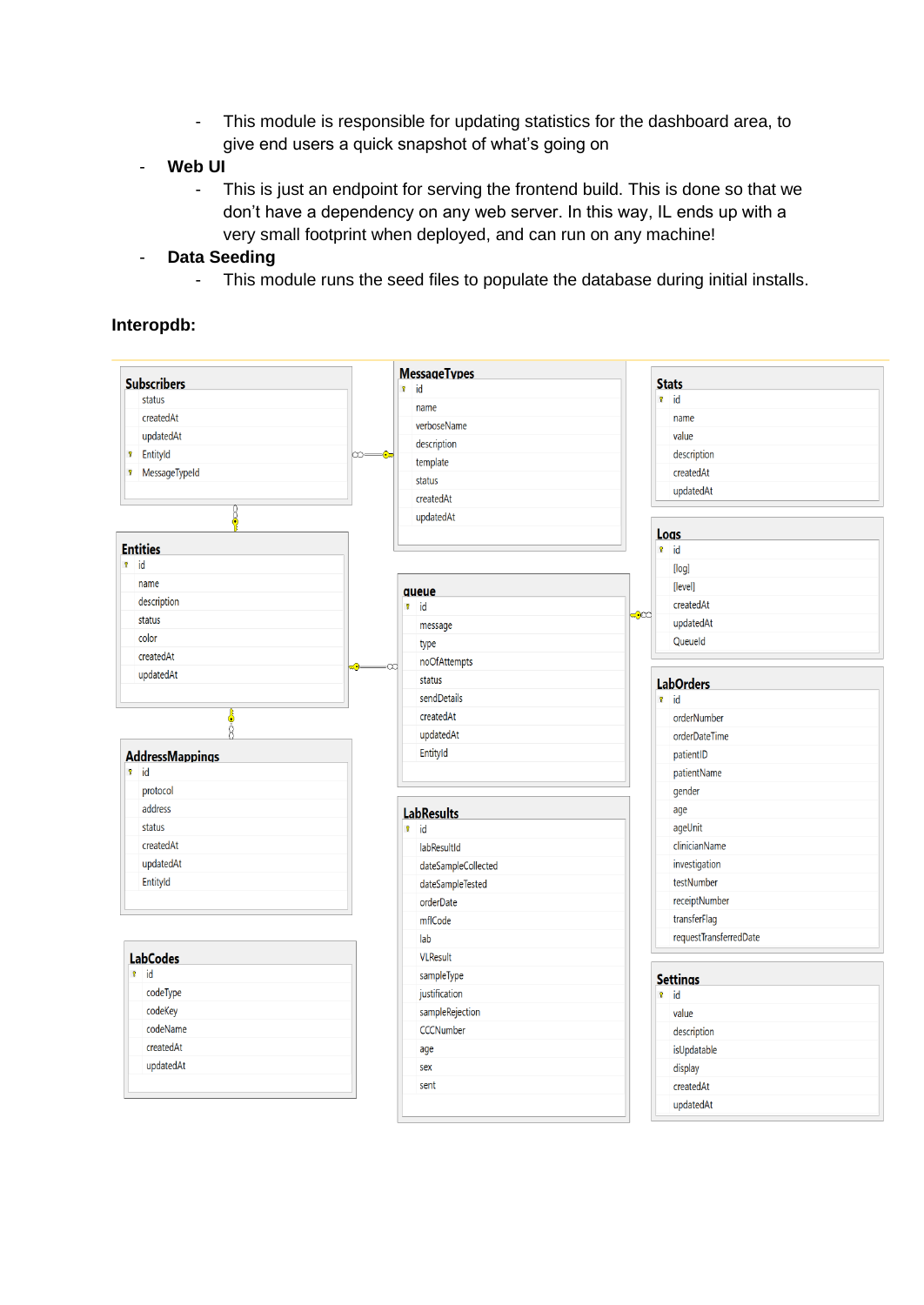#### **Layers:**

*Endpoints:*

- These provide the interface exposed by the IL for interaction with other systems.
- We have both HTTP (REST) endpoints and TCP endpoints.

#### **HTTP endpoints:**

- [Hapijs \(](https://hapijs.com/)A nodejs library for developing REST endpoints) is used to create the endpoints.
- [Isomorphic-fetch](https://www.npmjs.com/package/isomorphic-fetch) is used to consume REST endpoints (e.g. when sending data out)

### **TCP endpoints:**

[Net i](https://nodejs.org/api/net.html)s used to send and receive data via sockets

#### *ORM (Object Relational Mapper)*

- [Sequelize](http://docs.sequelizejs.com/) (A simple nodejs library for modelling your entities and interacting with relational databases)
- Most of the logic in the IL is database logic that involves interactions between the entities. Sequelize is therefore widely used in such cases.

#### *Database*

- Out of the box, the IL supports the following DBMS:
	- Mysql for linux/windows installations (this is the preferred DBMS for kenyaemr installations)
	- Microsoft SQL for windows installations (this is the preferred DBMS for IQCare installations)
	- Sqlite for unit tests
- To add support for any new DBMS (lets take **postgres** as an example), do the following:
	- Run the following at the root of the project

```
# Using NPM:
$ npm i -S pg pg-hstore
     --- OR ---
// Using Yarn
$ yarn add pg pg-hstore
```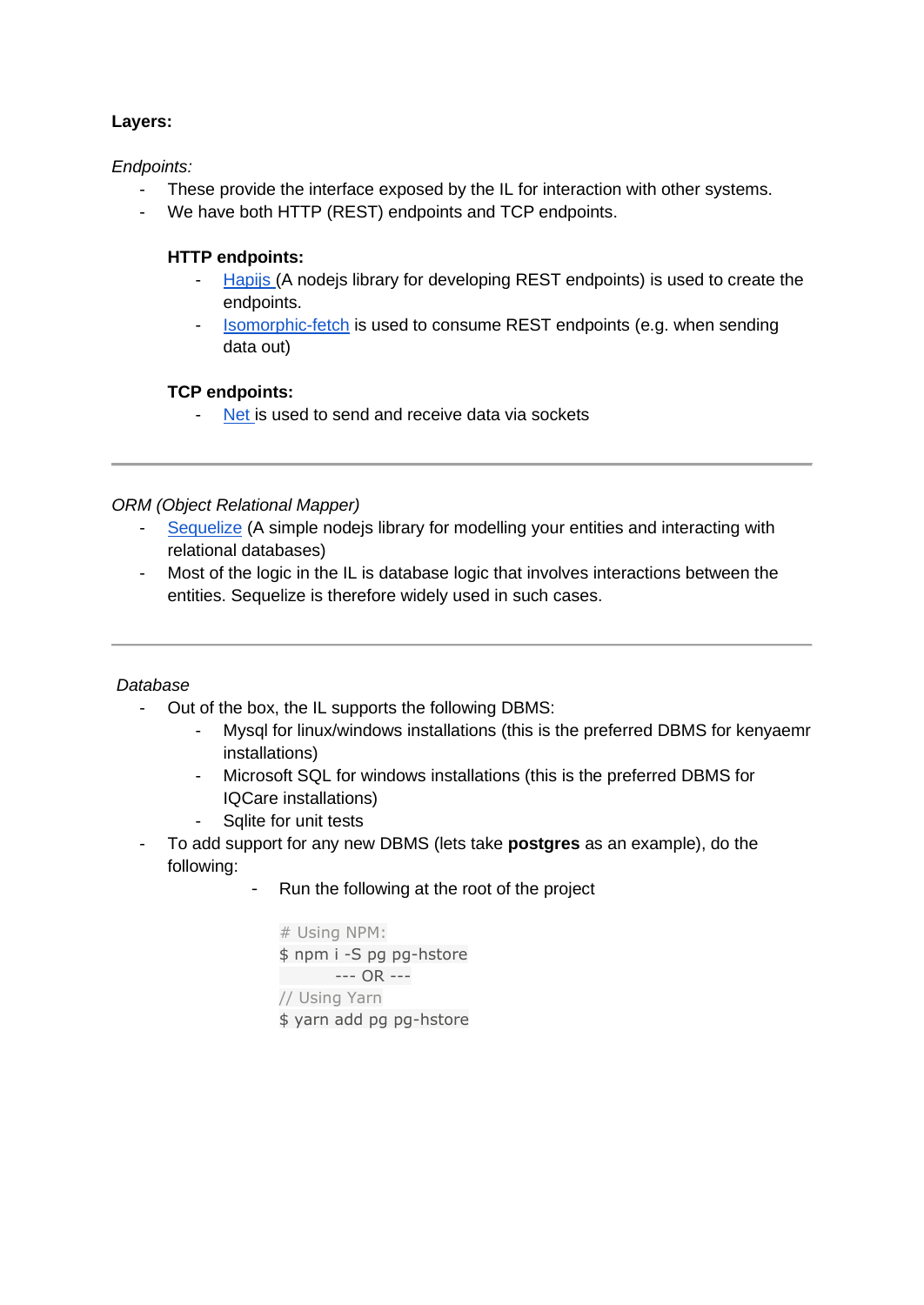# **Frontend:**

- Built using [react.](https://reactjs.org/)
- The project is meant to provide details about the exchange, and to enable the initial setup of the exchange.

#### **Directory Structure:**



- The **src** folder contains all the source code for the project.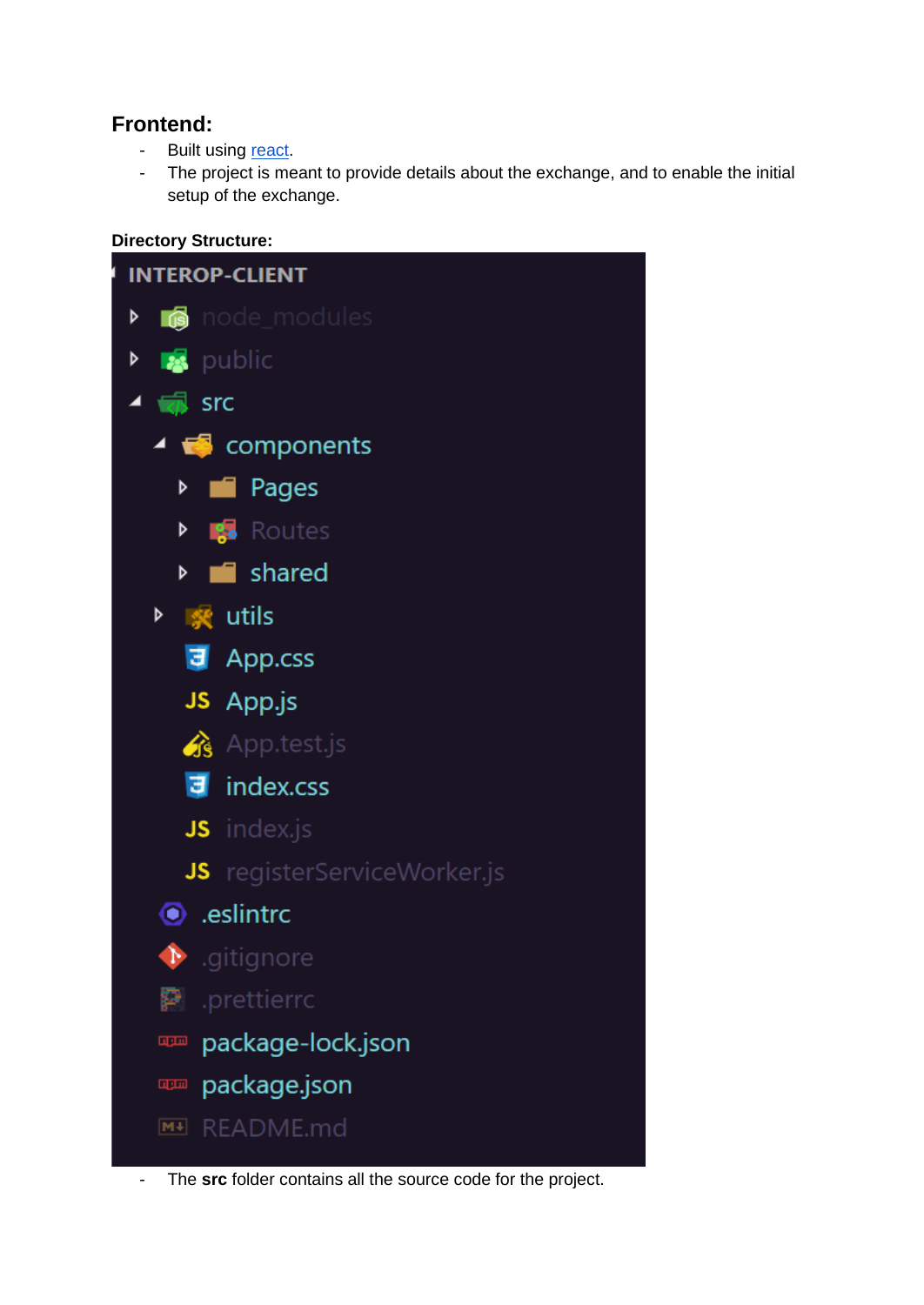#### **Components**:

- This contains all the components on the project.

#### *Pages:*

This contains the code for all the pages created, and any other dependency that's not shared between pages

#### *Routes:*

- This contains the mapping of the path (url) to the pages. It houses all the routes available in the project.

#### *Shared:*

- This contains all the components shared between different pages.

#### **Utils**:

- This contains all the interactions with the backend API endpoints.

# **Installers:**

#### **Linux**

- We use shell script for this.
- PM2 is the process manager used to ensure IL runs as a service even on restarts

#### **Windows**

- We use [advanced installer](https://www.advancedinstaller.com/) for this.
- This helps us add IL as a service on windows, and use environment variables to store database configuration details.

# **Pending Work:**